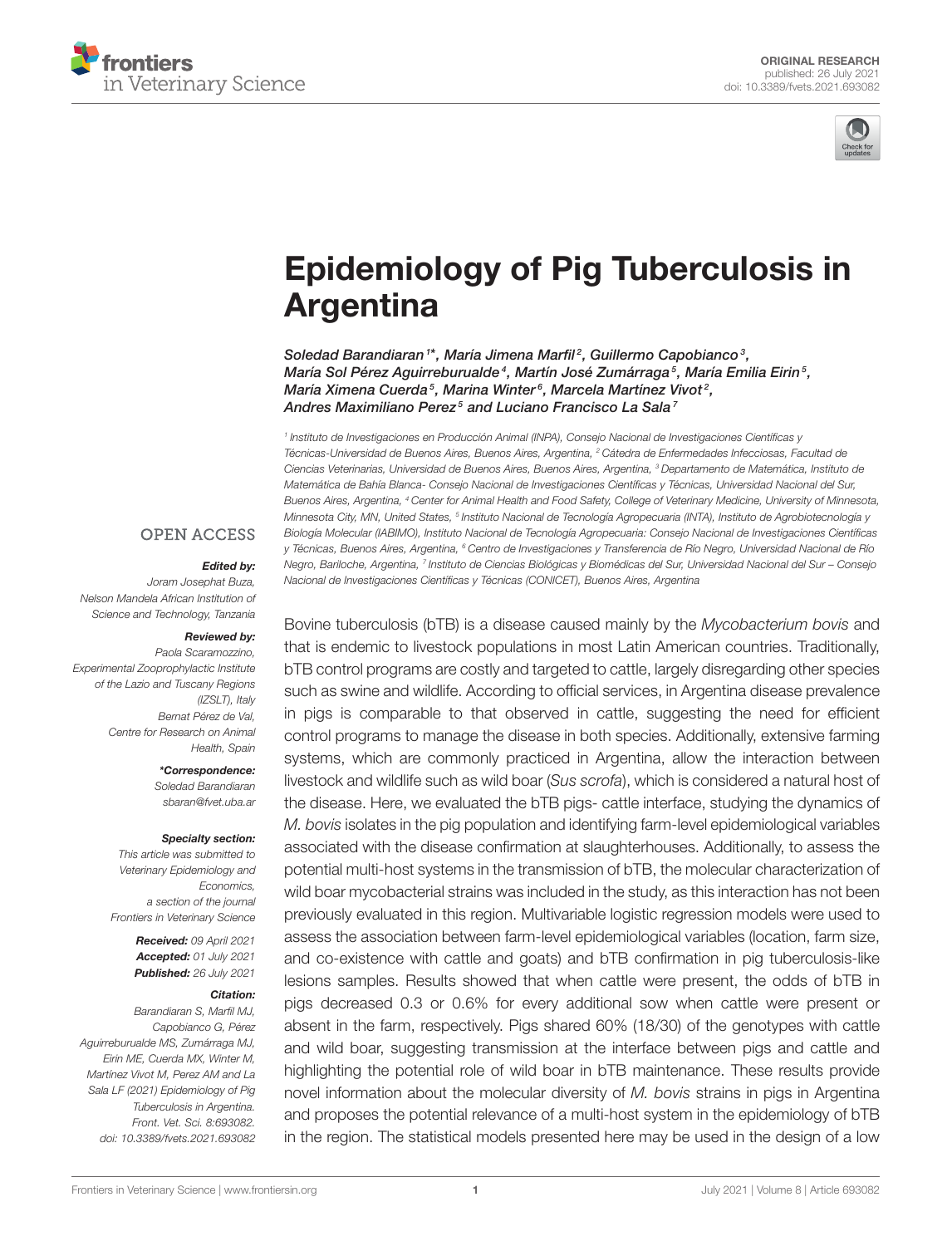cost, abattoir-based surveillance program for bTB in the pig industry in Argentina, with potential extension to other settings with similar epidemiological conditions.

Keywords: bovine tuberculosis, pigs, spoligotyping, surveillance, farm-level epidemiological variables, Mycobacterium bovis

## INTRODUCTION

Bovine tuberculosis (bTB) is a widely spread disease that causes far-reaching economic losses through direct impact on animal health, restrictions to trade, confiscation and destruction of meat, and costs associated with the implementation of control programs [\(1\)](#page-6-0). Mycobacterium bovis (M. bovis) is the most prevalent etiological agent causing bTB. In developing countries, bTB is often a neglected disease with reemergence periods in domestic animals, wildlife, and humans, thus representing a public health concern [\(2,](#page-6-1) [3\)](#page-6-2). Because there are many potential hosts for *M. bovis* and disease incidence and distribution are wide, the implementation of effective control measures is complex in regions where susceptible livestock and wildlife coexist [\(4\)](#page-6-3).

Domestic pigs (Sus scrofa domestica) are susceptible to different mycobacteria, mainly those species included in the Mycobacterium tuberculosis complex (MTC) and in the Mycobacterium avium complex (MAC). In countries in which infection is endemic, M. bovis is the most frequently reported Mycobacterium in pigs [\(5–](#page-6-4)[7\)](#page-6-5). Conversely, in countries where bTB is not endemic, MAC species become relevant [\(8,](#page-6-6) [9\)](#page-6-7).

Due to geographic and climatic conditions, livestock production in Argentina is largely extensive based on a mixture of natural grazing and pastures. bTB is endemic in the country, and infection is believed to be associated with dairy cattle [\(10\)](#page-6-8). Although cattle are the most affected domestic species and have the highest bTB prevalence, pigs can also be affected by the disease [\(7\)](#page-6-5). The local pig production has experienced a significant growth in recent years, leading to an increment of both meat consumption and international trade [\(11\)](#page-6-9). Few (11%) producers concentrate 54% of the sow's stock, contributing with nearly 80% of the national volume of produced pork. Therefore, a large proportion of small pig producers concentrate a minor number of sows under poor biosecurity and limited technification. This type of farms coexists with relatively large, intensive farms with high technology and stricter biosecurity levels. Often, this scenario makes the implementation of disease control extremely difficult [\(12\)](#page-6-10) (SENASA, 2016).

Previous studies conducted in Argentina have suggested the role of pigs in the transmission of M. bovis to cattle, especially in farms where pigs and cattle coexist [\(7\)](#page-6-5). Moreover, whereas bTB has been detected in wildlife populations in the county, including collared peccary (Peccari tajacu), axis deer (Axis axis), gray fox (Lycalopex griseus), brown rat (Rattus norvegicus), opossum (Didelphis albiventris), and wild boar (Sus scrofa), no studies have been conducted to assess the epidemiological role of these species as reservoirs hosts [\(13\)](#page-6-11).

Wild boar may play a role in the epidemiology of the disease in Argentina, considering that their population is rapidly growing and expanding geographically, the infection is present in this species, and its distribution overlaps that of major livestock production areas [\(14\)](#page-6-12). Also, it is worth noting that wild boar has been suggested as responsible for the maintenance and transmission of M. bovis to livestock in other countries [\(15,](#page-6-13) [16\)](#page-6-14).

Argentina has a bTB control and eradication program in place since 1998, that is only mandatory in dairy cattle, goats, sheep and in animals bred for genetic purposes (SENASA, Res. 128/12). Contrarily, this program does not include swine, where bTB confirmation relies entirely on meat inspection at the abattoir, which arguably leads to an underestimation of M. bovis prevalence.

Worldwide, several studies have addressed the association between bTB infection and farm-level epidemiological variables in livestock [\(17](#page-6-15)[–19\)](#page-6-16), but only a handful of studies have explored transmission in pig farming systems [\(20,](#page-6-17) [21\)](#page-6-18). With this background, disease surveillance and control strategies for bTB could benefit from the development and implementation of a predictive tool that estimates, with adequate confidence, the probability that a slaughtered pig with tuberculosis like lesions (TBL) is truly infected, given the presence of certain farm-level epidemiological variables.

With this background, an observational (cross-sectional) analytic study was conducted under the hypotheses that: (1) the interface between pigs and cattle plays an important role in the dynamics of bTB in Argentina, and (2) wild boar may act as key maintenance host for bTB in the region.

The aim of this study was to evaluate the dynamics of mycobacteria in the pig population and to identify farm-level epidemiological variables associated with M. bovis confirmation in TBL samples detected during slaughter. Additionally, the diversity and frequency of spoligotypes was investigated to elucidate potential bTB transmission among pigs, cattle, and wild boar at the interface between these species. Results presented here will contribute to the evaluation and design of surveillance programs for bTB in swine of Argentina.

## MATERIALS AND METHODS

### Study Population

The studied samples were collected from slaughtered pigs originated from 135 farms located in the main productive areas of Argentina, including the provinces of Buenos Aires, Córdoba, Santa Fe, and La Pampa. A few (3%) samples came from other

**Abbreviations:** bTB, bovine tuberculosis; TBL, tuberculosis-like lesions; MTC, Mycobacterium tuberculosis complex; MAC, Mycobacterium avium complex; PPD, protein purified derivative test; SENASA, National Service of Agri-Food Health and Quality, AFB, acid-fast bacilli; TB-TP, true positives; AIC, Akaike information criterion; wiAICc, Akaike weight; VIF, inflation factor; OR, odds ratios.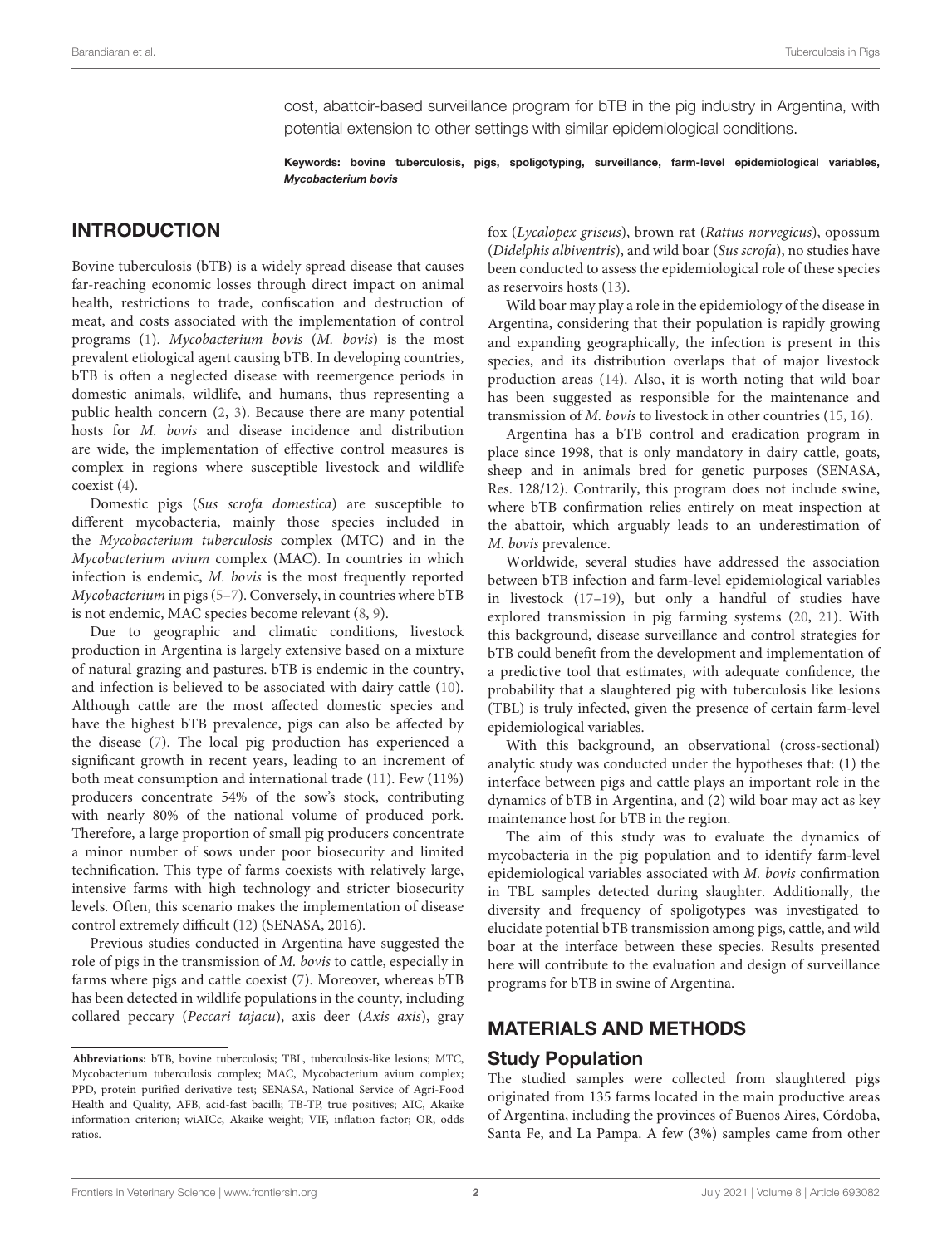secondary production provinces such as San Luis, Entre Ríos, and Santiago del Estero. Farms of origin were representative of the two major production systems in Argentina; specifically, 77% of the studied farms were small pig producers and had  $\langle 1,000 \rangle$ pigs, whereas the remaining 23% were intensive pig producers with 1,000–4,000 pigs.

## Sample Collection

Special permits for accessing abattoirs were issued by the official authorities (SENASA, National Service of Agri-Food Health and Quality). Samples were collected at four annual visits to a large abattoir in the province of Buenos Aires during an 8 year period (2010–2017). Lymph node sections (∼4 × 4 cm) with TBL were collected from slaughtered pigs  $(n = 191)$ . Between 20 and 29 samples were collected annually at each of the four visits. Tissue samples were stored at −20◦C until bacteriological and molecular analyses were conducted. Samples were collected after meat inspection by SENASA and according to national regulations; therefore, no ethical consent approval was required.

# Mycobacterial Detection and Molecular Confirmation

#### Bacteriological Culture

Samples were decontaminated using the Petrof's method and cultured in Löwenstein-Jensen and Stonebrink media at 37◦C for 60 days [\(22\)](#page-6-19). Ziehl-Neelsen staining of colonies was performed for the detection of acid-fast bacilli (AFB). Briefly, a loopful of AFB colonies was suspended in 300 µL of bidestilled water, then heated for 40 min. at 95◦C and centrifuged at 12,000 rpm for 10 min. The DNA obtained was stored at −20◦C until processed.

#### Molecular Confirmation

A total of 5  $\mu$ L of the supernatant was used as template for PCR. IS6110-PCR [\(23\)](#page-7-0) and IS1245-PCR [\(24\)](#page-7-1) were performed to detect the MTC and MAC, respectively. Isolates positive to IS6110-PCR were subjected to spoligotyping [\(25\)](#page-7-2).

# Statistical Analysis

#### Epidemiological Information

Each slaughtered pig was traced-back to the farm of origin, via the National Sanitary Registry of Agricultural Producers (RENSPA), and epidemiological data related to each farm were obtained from SENASA's official database. Farm-level epidemiological data included location (geographic coordinates), size (total number of pigs and number of sows), and coexistence with cattle. When multiple samples were taken from the same farm in different dates, only the one collected closest to date of epidemiological data collection were considered for the statistical analysis.

#### Multivariable Analysis

TBL samples characterized and confirmed as M. bovis were considered as cases (true positives; TB-TP), whereas M. bovis-negative samples were considered as controls. Multivariable logistic regression was used to assess the association between farm-level epidemiological variables and the confirmation of TB-TP. First, the linearity assumption for continuous predictor variables was checked following Hosmer and Lemeshow [\(26\)](#page-7-3). Following, a model was fitted including farm location (geographical coordinates), number of sows (continuous), co-existence with cattle (categorical: yes/no) and the interaction between the last two variables (number of sows  $\times$  co-existence with cattle) as independent variables. The confirmed status of each sample (case, control as outlined above) was included as dependent variable. The presence of influential data was detected using the Cook's distance [\(27\)](#page-7-4) for each observation in the model. Two farms were identified as strongly influential on the model and were removed before refitting the model ( $n = 133$ ).

Model selection was streamlined by generating models including all possible combinations of variables using the R package "MuMIn" [\(28\)](#page-7-5). Here, our main focus was to generate a set of best models for making predictions given new data, while ascribing the principle of parsimony [\(29\)](#page-7-6). Therefore, the Akaike information criterion [AIC; [\(30\)](#page-7-7)] corrected for small sample sizes (AICc) was used for model selection. The lowest AICc value was considered evidence of best model fit, and models with  $AIC<sub>c</sub>$  values within 2 units of distance were also considered as competing models. Akaike weights  $(w_i AIC_c)$  were calculated and interpreted as the probability that a model was the best-fitting given the data and the set of candidate models. The strength of evidence in favor of one model over the other was obtained by dividing their  $w_i AIC_c$ . Within each model, variable importance was assessed by evaluating the increment in AIC value if the single term was dropped.

First-order spatial effects were investigated by including the location of each farm in the final model, as "latitude," "longitude," and their interaction term. Second-order spatial effects were assessed using scan statistic [\(31\)](#page-7-8) in the R package "satscan" [\(32\)](#page-7-9) and fitting a Bernoulli model, where "cases" were represented by farms with TB-TP and controls were those with TBL samples which could not be confirmed. Potential multicollinearity in the models was evaluated using the variance inflation factor (VIF) for each variable using the R package "car" [\(33\)](#page-7-10), where VIF values  $\geq$  5 indicate potential multicollinearity problems.

The association between TB status and independent variables was assessed by estimation of the odds ratios (OR) and their 95% confidence intervals (95% CI). The OR for the interaction term was calculated and interpreted following Hosmer and Lemeshow [\(26\)](#page-7-3). The presence of influential data points in the multivariable model was assessed using the Cook's Distance. All analyses were performed using the statistical program R [\(34\)](#page-7-11) and the mentioned packages.

The multivariable model was evaluated using a leave-oneout cross-validation procedure, which allowed the estimation of model accuracy (the model's ability to correctly predict sample status), sensitivity (proportion of correctly classified TB-TP), and specificity (proportion of correctly classified M. bovisnegative samples) [\(35\)](#page-7-12). In all models, a decision probability boundary was set at 0.5, to classify samples as positive or negative.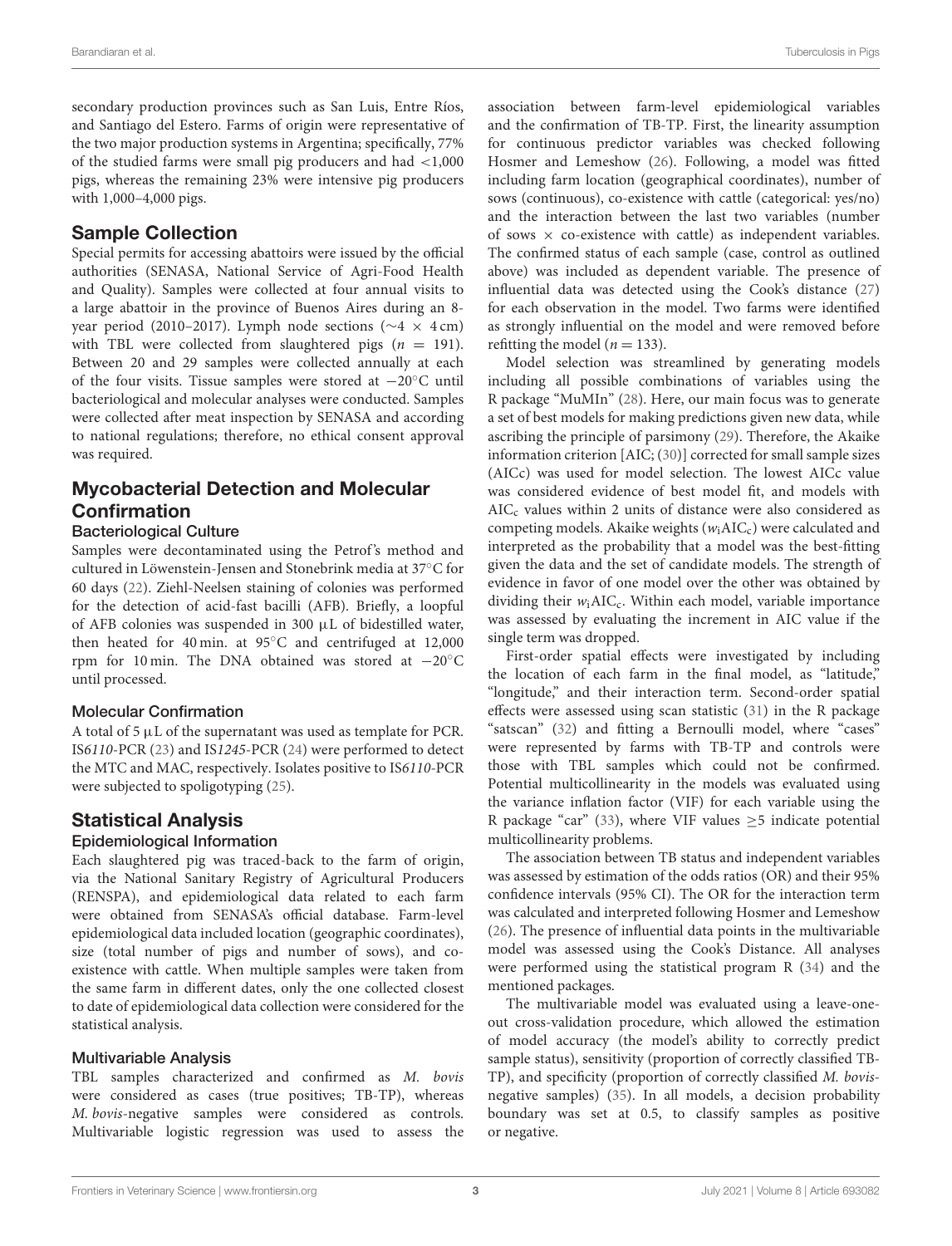# Genotyping and Distribution Among **Species**

Spoligotyping was performed following Kamerbeek et al. [\(25\)](#page-7-2) using a commercial kit (Ocimum Biosolutions Company, Hyderabad, India). The scanned images of the films obtained were analyzed by BioNumerics (Version 3.5, Applied Maths, Sint-Martens-Latem, Belgium). The observed patterns were compared with those in national and international databases (INTA-CONICET and VISAVET Health Surveillance Center, available at: [www.mbovis.org\)](http://www.mbovis.org). The spoligotypes obtained in this study and those previously reported for pigs in Argentina [\(7\)](#page-6-5) were compared to spoligotypes reported in cattle [\(36\)](#page-7-13) and wild boar in the country. The logical relationships between spoligotypes reported in each species were analyzed using a Venn diagram in the R package "Venn" [\(37\)](#page-7-14).

## RESULTS

## Mycobacteria Detection and Molecular Confirmation

Out of 191 TBL samples, 130 (68%) were TB-TP and 61 (32%) were TB-negative (included negative cultures and MAC positive cultures). In the TB-TP samples, 6.92% (9/130) exhibited coinfections with MAC species. Of the 61 negative TBL samples, 52 were culture-negative and nine were MAC culture-positive.

## Statistical Analyses

#### Multivariable Models

Three competing logistic models were selected (**[Table 1](#page-3-0)**). Their corresponding accuracy, sensitivity and specificity are shown in **[Table 2](#page-4-0)**. Model 1 showed that the odds of bTB decreased 0.6% ( $\beta = -0.006$ ) for every additional sow in the farm but were twice as high (OR: 2.02; 95% CI: 0.88–4.65) in farms with cattle, compared with those without cattle. Model 2 showed that, when only the number of sows was included as independent variable, the odds of bTB dropped 0.7% ( $\beta = -0.007$ ) for every additional sow in the farm. Model 3 included an interaction term, indicating that the effect of the number of sows on the odds of bTB depended on the levels of the interacting variable (presence/absence of cattle). In this model, the odds of bTB decreased 0.3% for every unit increase in the number of sows when cattle were present in the farm. When cattle were absent, the trend in the odds of bTB also decreased as the number of sows increased, but the magnitude was 2-fold (0.6%) compared to that observed when cattle was present (**[Figure 1](#page-4-1)**). No first or second-order spatial effects were detected in the data.

## Spoligotype Diversity, Isolation Frequency, and Hosts

The 130 M. bovis isolates were classified in 15 different spoligotypes (**[Figure 2](#page-5-0)**). Unique spoligotypes represented 33.3% (5/15) of the total, whereas 66.6% (10/15) were detected in more than one isolate. The SB0140 was the most frequent  $(n = 71; 54.6%)$  spoligotype. The distribution of spoligotypes among pigs, wild boar, and cattle is shown in **[Figure 3](#page-5-1)**. Out of all 78 spoligotypes described here, seven (9%) were shared by the tree species. The frequency of shared spoligotypes between any two species was led by wild boar and pigs (37.5%; 9/24), followed by cattle and pigs (22.7%, 17/75), and cattle and wild boar (10.6%; 7/66).

## **DISCUSSION**

Despite significant improvement in the last 20 years, bTB and zoonotic TB (zTB) remains a major health challenge for many developing countries. One of the main goals of bTB national control programs is to decrease the incidence of zTB, an objective that can only be achieved through improving food safety and controlling bTB in domestic and wild animal reservoirs [\(38,](#page-7-15) [39\)](#page-7-16).

Our study suggests an association between bTB infection in pigs and cattle, through the analyses of the genotypes present in these species and farm-level epidemiological variables. The identification of farms at highest probability of being infected will allow the implementation of effective preventive and control measures in Argentina. Additionally, the diversity of spoligotypes

<span id="page-3-0"></span>**TABLE 1** | Parameters of the three candidate logistic models showing the association between risk factors and confirmation of sample TB positive status ( $n = 133$ ).

| <b>Variables</b>                                                       | <b>Coefficient</b> | <b>SE</b> | OR (95%CI)             |                              |
|------------------------------------------------------------------------|--------------------|-----------|------------------------|------------------------------|
|                                                                        |                    |           |                        | $\triangle$ AIC <sub>c</sub> |
| Model 1 = $TB \sim No$ , of sows + Cattle                              |                    |           |                        |                              |
| Intercept                                                              | 0.874              | 0.339     |                        | $\sim$                       |
| Cattle present                                                         | 0.701              | 0.426     | $2.02(0.88 - 4.65)$    | 0.69                         |
| No. of sows                                                            | $-0.006$           | 0.002     | $0.994(0.990 - 0.998)$ | 11.7                         |
| Model 2 = TB $\sim$ No. of Sows                                        |                    |           |                        |                              |
| Intercept                                                              | 1.234              | 0.272     | ٠                      | ٠                            |
| No. of sows                                                            | $-0.007$           | 0.002     | $0.993(0.989 - 0.997)$ | 18.6                         |
| Model 3 = TB $\sim$ No. of Sows + Cattle + No. of Sows $\times$ Cattle |                    |           |                        |                              |
| Intercept                                                              | 0.921              | 0.357     |                        |                              |
| Cattle present                                                         | 0.500              | 0.590     | $1.65(0.52 - 5.24)$    | 1.2                          |
| No. of sows                                                            | $-0.006$           | 0.002     | $0.994(0.990 - 0.998)$ | 9.9                          |
| No. of Sows $\times$ Cattle present                                    | 0.003              | 0.006     | $0.994(0.56 - 1.78)$   | $-1.9$                       |

1AICc represents AICc value change when the single variable is removed from the model.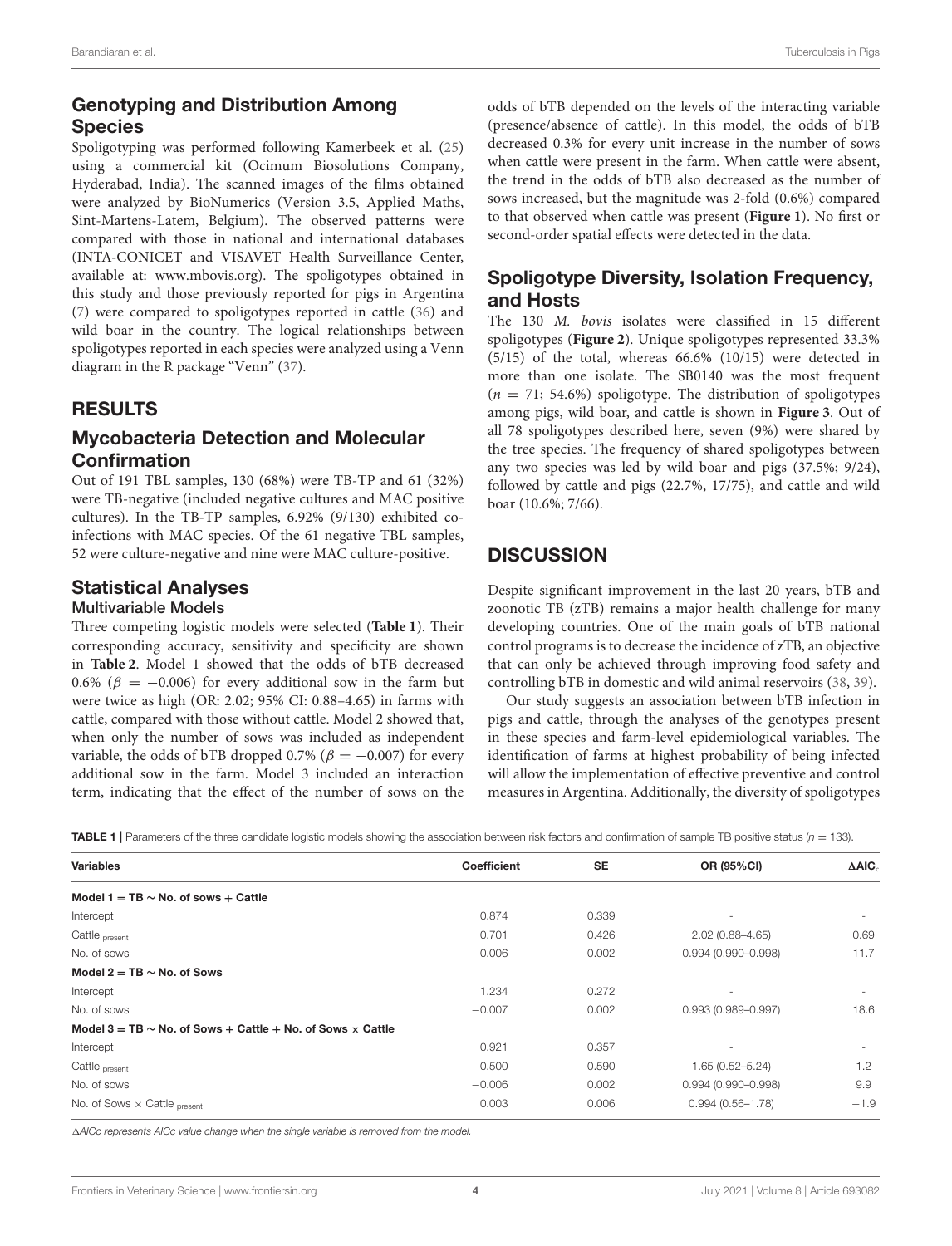<span id="page-4-0"></span>TABLE 2 | Logistic models with their accuracy, sensitivity, and specificity reported as percentage and their 95% confidence interval in parenthesis.

| Model                                                                                 | Accuracy % | Se $%$ | $\mathbf{Sp}\%$ | <b>AICc</b> | <b>AAICc</b> | <b>w</b> AICc |  |
|---------------------------------------------------------------------------------------|------------|--------|-----------------|-------------|--------------|---------------|--|
| M1: TB $\sim$ No. of sows + Cattle $_{\text{(presence)}}$                             | 72.2       | 92.7   | 39.2            | 159.8       | 0.0          | 0.477         |  |
| M2: TB $\sim$ No. of sows                                                             | 69.2       | 92.6   | 33.3            | 160.5       | 0.69         | 0.338         |  |
| M3: TB $\sim$ No. of sows + Cattle (presence) +No. of sows $\times$ Cattle (presence) | 71.4       | 91.5   | 39.2            | 161.7       | 1.89         | 0.186         |  |

AICc values, differences ( $\Delta$ AICc), and AICc weights (wAICc) are presented.



<span id="page-4-1"></span>where cattle were present (red) or absent (blue).

detected in these species strongly suggests the possibility of bTB transmission between livestock and wildlife in this region.

A large proportion (68%) of the collected TBL samples was confirmed as TB-TP. Studies conducted in Spain reported similar results, with over 63% of MTC isolates in TBL samples [\(40\)](#page-7-17). In South America, epidemiological studies in pigs are scarce, with one study in Brazil reporting that all TBL samples from pigs were negative to MTC isolates [\(41\)](#page-7-18). Studies conducted in other countries reported lower infection to MTC rates in pigs, such as Ethiopia (10%), Uganda (2%) and Norway (0.3%) [\(6,](#page-6-20) [20,](#page-6-17) [42\)](#page-7-19). Interestingly, Di Marco et al. [\(43\)](#page-7-20) reported 50% prevalence for MTC isolates in black pigs from Italy and suggested that Sicilian black pigs might act as reservoirs of bTB. The latter seems relevant considering that this breed is produced in extensive farming systems, similar to most pigs in Argentina.

MAC species were isolated in 9.1% (18/191) of TBL samples, similar to previous research in pigs in Argentina [\(7\)](#page-6-5). In contrast, the percentage of MAC obtained from TBL samples was higher in developed countries compared to the results obtained in the present study [\(8,](#page-6-6) [44,](#page-7-21) [45\)](#page-7-22). Such finding might be related to intensive farming and high biosecurity measures employed in developed countries, where MAC outbreaks are generally associated with contaminated feed or bedding, rather than interaction with domestic animals or wildlife [\(46\)](#page-7-23). The number of negative samples for both MTC and MAC in this study could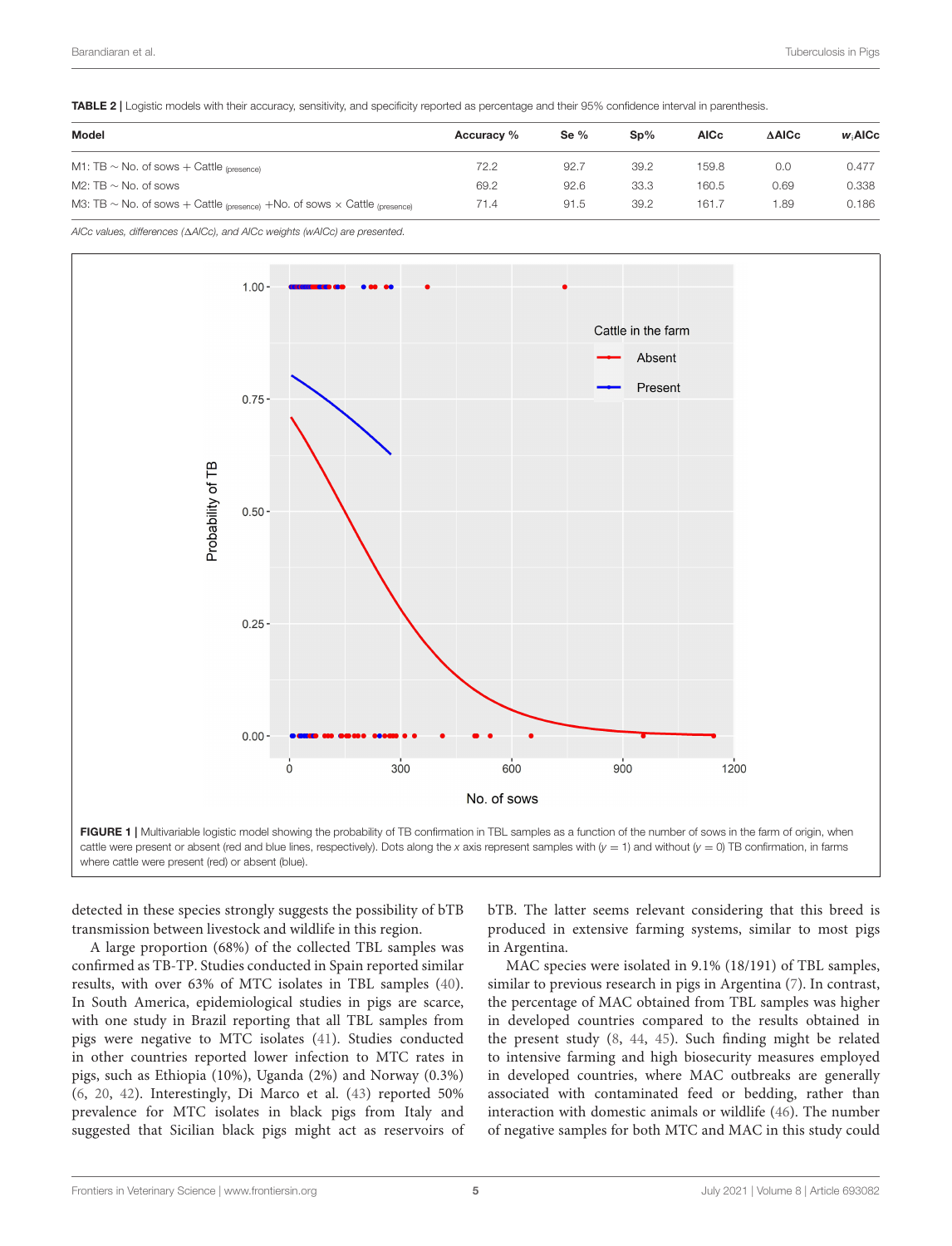

<span id="page-5-0"></span>be associated with non-infectious causes other non-pathogenic mycobacteria, or different infectious agents [\(44\)](#page-7-21).

The association between farm-level epidemiological variables and bTB prevalence in pig systems has been assessed in other countries, such as Ethiopia and Norway [\(20,](#page-6-17) [42\)](#page-7-19). In our study, the third best model (Model 3) suggests that the odds of bTB confirmation decrease as the number of sows' increases, and that this drop is strongly associated with the absence of cattle. This finding may be explained by stricter health control measures adopted by larger pig producers. Accordingly, in Argentina, small pig producers (50 sows or less) comprise 98% of the registered producers (SENASA 2020). Basic sanitary measures are often neglected by small producers' worldwide [\(20,](#page-6-17) [42\)](#page-7-19), and Argentina is not an exception, where only 21% of this stratum is aware of national programs for the control of the most important pig diseases [\(47\)](#page-7-24). Also, our results highlight the role of cattle in the epidemiology of bTB in pig production systems, and support previous findings suggesting an epidemiological link between coexisting pigs and cattle in the transmission of bTB in Argentina [\(7\)](#page-6-5).

Genotyping analysis is a valuable tool for the study of bTB dynamics and the role of pigs and wildlife in the maintenance of infection [\(4,](#page-6-3) [48,](#page-7-25) [49\)](#page-7-26). In this study, all MTC isolates were confirmed as M. bovis, and 15 different spoligotypes were detected. Here, the most frequent spoligotype was SB0140, which is also the most frequent in Argentina, being detected in zTB and several host species [\(36\)](#page-7-13).

Our results showed that the frequency of shared spoligotypes was largest between pigs and cattle, followed by those shared between pigs and wild boar. This supports our hypothesis of bTB transmission in a multi-host context, as also previously suggested by others in Argentina and other countries [\(7,](#page-6-5) [50](#page-7-27)[–52\)](#page-7-28). Contrarily, the finding of spoligotypes that are not shared with other species (12 in pigs, 45 in cattle, and 3 in wild boar) suggests the relevance of intra-species transmission.

Wild boar shared a large proportion (75%) of its spoligotypes with pigs, suggesting a bTB spillover phenomenon between



<span id="page-5-1"></span>these species. Wild boar is widely distributed in Argentina, with large populations coexisting in vast areas with pigs and cattle [\(53\)](#page-7-29). In Argentina, pigs are produced mainly under extensive farming conditions, where cattle presence is also prominent and interaction between wild boar, pigs and cattle can be intense [\(53,](#page-7-29) [54\)](#page-7-30). Therefore, wild boar may act as a reservoir in the bTB epidemiology in regions with similar conditions as those in Argentina.

Health research and policy addressing wild boar diseases have received increased attention in recent years [\(55,](#page-7-31) [56\)](#page-7-32); however, the role of this species as spreader of bTB and other pathogens is far from being fully acknowledged [\(54\)](#page-7-30). The surveillance strategy currently in place for bTB in cattle creates a complex scenario where pigs and wild boar continue to play their role as bTB sources for cattle, thus limiting the success of control programs. More in-depth studies are necessary to stablish the role of reservoir hosts in the transmission and maintenance of bTB.

Spoligotyping has limitations regarding its discriminatory power among isolates, and more accurate techniques, such as MIRU-VNTR or Whole Genome Sequencing, would be key to establish infection directionality under the epidemiological context presented here. Also, spatially explicit modeling of different spoligotypes over time might shed additional light on the potential for cross-species transmission of bTB, and specifically on the role of wild boar as reservoir and spillover host. A spatially broader sampling scheme including abattoirs from other geographical regions might reveal spatial patterns in the associations between farm-level epidemiological variables and TB-TP.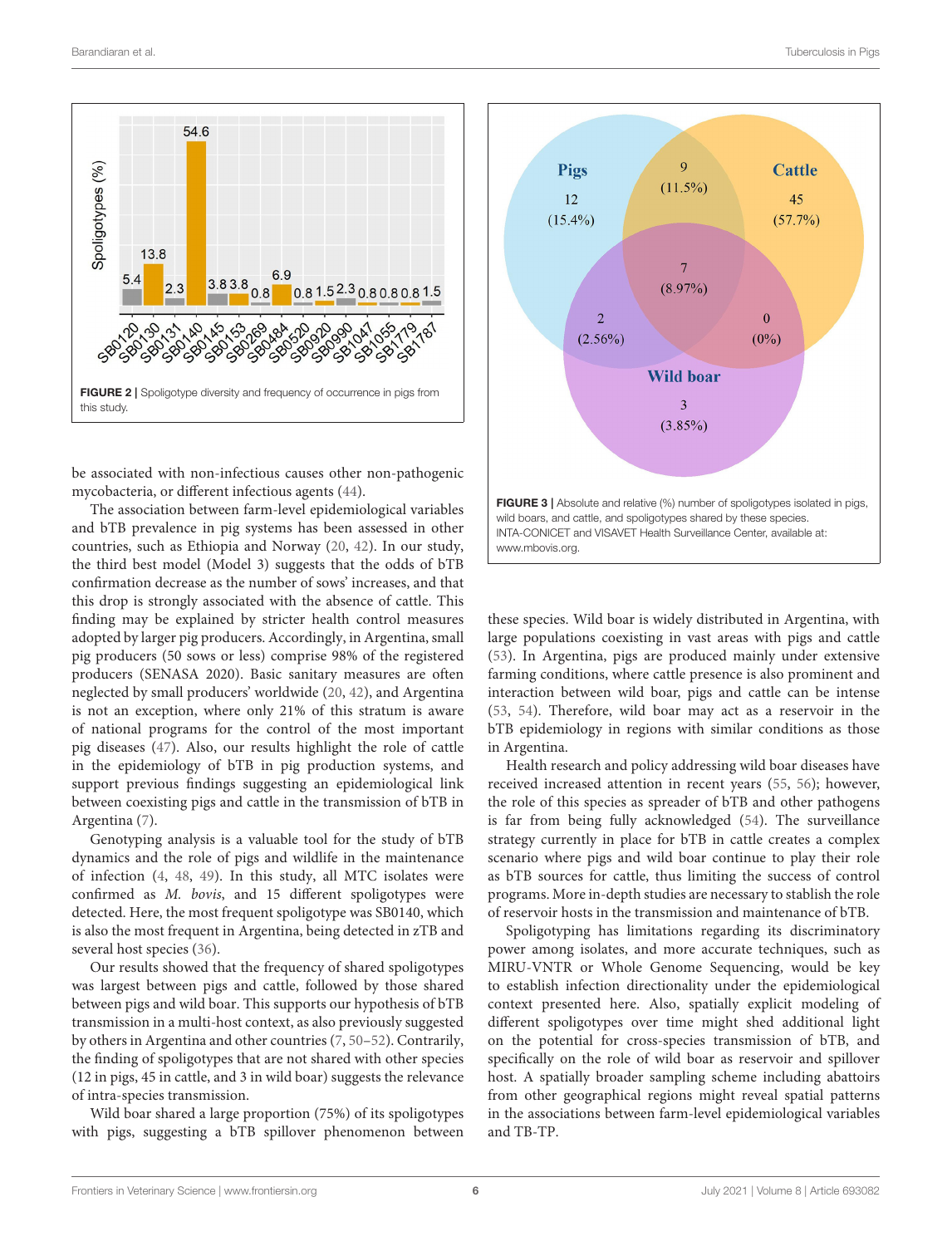In conclusion, the study here suggests an association between presence of cattle and increased odds for bTB in domestic pigs, and also, transmission between domestic pigs and wild boars in Argentina. Results contribute to understanding the epidemiology of bTB in Argentine swine. These results will ultimately contribute to the design and implementation of surveillance and control programs for the disease in Argentina and other settings in which the disease is endemic.

## DATA AVAILABILITY STATEMENT

The raw data supporting the conclusions of this article will be made available by the authors, without undue reservation.

## AUTHOR CONTRIBUTIONS

SB: data curation, formal analysis, methodology, funding acquisition, writing—review, and editing. MM: data curation, methodology, writing-review, and editing. GC: formal analysis

## **REFERENCES**

- <span id="page-6-0"></span>1. SENASA. Servicio Nacional de Sanidad y Calidad Agroalimentarias (2016). Available online at: [http://www.senasa.gob.ar/normativas/resolucion-128-](http://www.senasa.gob.ar/normativas/resolucion-128-2012-senasa-servicio-nacional-de-sanidad-y-calidad-agroalimentaria) [2012-senasa-servicio-nacional-de-sanidad-y-calidad-agroalimentaria](http://www.senasa.gob.ar/normativas/resolucion-128-2012-senasa-servicio-nacional-de-sanidad-y-calidad-agroalimentaria)
- <span id="page-6-1"></span>2. Fèvre EM, de Glanville WA, Thomas LF, Cook EAJ, Kariuki S, Wamae CN. An integrated study of human and animal infectious disease in the Lake Victoria crescent small-holder crop-livestock production system, Kenya. BMC Infect Dis. (2017) 17:457. doi: [10.1186/s12879-017-2559-6](https://doi.org/10.1186/s12879-017-2559-6)
- <span id="page-6-2"></span>3. Mahendra P, Nigusa Z, Md Tanvir R. Growing significance of Mycobacterium bovis in human health. Microbes Health. (2014) 3:29–34. doi: [10.3329/mh.v3i1.19779](https://doi.org/10.3329/mh.v3i1.19779)
- <span id="page-6-3"></span>4. Amato B, Di Marco Lo Presti V, Gerace E, Capucchio MT, Vitale M, Zanghì P, et al. Molecular epidemiology of Mycobacterium tuberculosis complex strains isolated from livestock and wild animals in Italy suggests the need for a different eradication strategy for bovine tuberculosis. Transbound Emerg Dis. (2018) 65:e416–24. doi: [10.1111/tbed.12776](https://doi.org/10.1111/tbed.12776)
- <span id="page-6-4"></span>5. Parra A, Fernández-Llario P, Tato A, Larrasa J, García A, Alonso JM, et al. Epidemiology of Mycobacterium bovis infections of pigs and wild boars using a molecular approach. Vet Microbiol. (2003) 97:123–33. doi: [10.1016/j.vetmic.2003.08.007](https://doi.org/10.1016/j.vetmic.2003.08.007)
- <span id="page-6-20"></span>6. Muwonge A, Johansen TB, Vigdis E, Godfroid J, Olea-Popelka F, Biffa D, et al. Mycobacterium bovis infections in slaughter pigs in Mubende district, Uganda: a public health concern. BMC Vet Res. (2012) 8:168. doi: [10.1186/1746-6148-8-168](https://doi.org/10.1186/1746-6148-8-168)
- <span id="page-6-5"></span>7. Barandiaran S, Martínez Vivot M, Pérez AM, Cataldi AA, Zumárraga MJ. Bovine tuberculosis in domestic pigs: genotyping and distribution of isolates in Argentina. Res Vet Sci. (2015) 103:44–50. doi: [10.1016/j.rvsc.2015.09.013](https://doi.org/10.1016/j.rvsc.2015.09.013)
- <span id="page-6-6"></span>8. Agdestein A, Johansen TB, Polaček V, Bjørn L, Holstad G, Vidanović D, et al. Investigation of an outbreak of mycobacteriosis in pigs. BMC Vet Res. (2011) 7:63. doi: [10.1186/1746-6148-7-63](https://doi.org/10.1186/1746-6148-7-63)
- <span id="page-6-7"></span>9. Eisenberg T, Volmer R, Eskens U, Moser I, Nesseler A, Sauerwald C, et al. Outbreak of reproductive disorders and mycobacteriosis in swine associated with a single strain of Mycobacterium avium subspecies hominissuis. Vet Microbiol. (2012) 159:69–76. doi: [10.1016/j.vetmic.2012.03.013](https://doi.org/10.1016/j.vetmic.2012.03.013)
- <span id="page-6-8"></span>10. Garro C, Abdala A, Garbaccio SG, Spath E, León E, Paolicchi F. Factores de riesgos de tuberculosis bovina en rodeos lecheros de las provincias de Córdoba y Santa Fe. Rev Arg Prod Animal. (2010) 30:167–178.
- <span id="page-6-9"></span>11. Alarcón LV, Mateu E, Allepuz A, Monterubbianesi M, Sanguinetti HR, Perelman S, et al. Biosecurity assessment of Argentinian pig farms. Prev Vet Med. [\(2019\) 170:104637. doi: 10.1016/j.prevetmed.2019.](https://doi.org/10.1016/j.prevetmed.2019.02.012) 02.012

and methodology. MA: data curation and methodology. ME and MV: writing—review and editing. MZ, MC, and MW: methodology. AP: methodology, writing—review, and editing. LS: data curation, formal analysis, writing—review, and editing. All authors contributed to the article and approved the submitted version.

## FUNDING

This work was partially funded by Agencia Nacional de Promoción Científica y Tecnológica, FONCyT (PICT-2018- 03526), and partially founded by Universidad de Buenos Aires (UBACyT 20020170100537BA).

## ACKNOWLEDGMENTS

We thank National Service of Agri-Food Health and Quality (SENASA) for the data provided.

- <span id="page-6-10"></span>12. Macedo R. Cría Porcina a Campo Para Pequeños Productores Familiares de Tucumán. Tucuman: Ediciones INTA. (Pig farming in the field for small family producers from Tucumán. Tucuman: INTA Editions) (2017). Available online at:<http://www.fao.org/family-farming/detail/es/c/1127155/> (accessed: April 5, 2021).
- <span id="page-6-11"></span>13. Abdala AA, Garbaccio S, Zumárraga M, Tarabla HD. Mycobacterium bovis in wildlife of the dairy regions of Santa Fe (Argentina). Rev Argent Microbiol. (2015) 47:174–82. doi: [10.1016/j.ram.2015.04.005](https://doi.org/10.1016/j.ram.2015.04.005)
- <span id="page-6-12"></span>14. Barrios-Garcia MN, Ballari SA. Impact of wild boar (Sus scrofa) in its introduced and native range: a review. Biol Invasions. (2012) 14:2283–300. doi: [10.1007/s10530-012-0229-6](https://doi.org/10.1007/s10530-012-0229-6)
- <span id="page-6-13"></span>15. Muñoz-Mendoza M, Marreros N, Boadella M, Gortázar C, Menéndez S, de Juan L, et al. Wild boar tuberculosis in Iberian Atlantic Spain: a different picture from Mediterranean habitats. BMC Vet Res. (2013) 9:176. doi: [10.1186/1746-6148-9-176](https://doi.org/10.1186/1746-6148-9-176)
- <span id="page-6-14"></span>16. Thomas J, Infantes-Lorenzo JA, Moreno I, Cano-Terriza D, de Juan L, García-Bocanegra, et al. Validation of a new serological assay for the identification of Mycobacterium tuberculosis complex-specific antibodies in pigs and wild boar. Prev Vet Med. (2019) 62:11–7. doi: [10.1016/j.prevetmed.2018.11.004](https://doi.org/10.1016/j.prevetmed.2018.11.004)
- <span id="page-6-15"></span>17. Khattak I, Mushtaq MH, Ahmad M, Khan MS, Chaudhry M, Sadique U. Risk factors associated with Mycobacterium bovis skin positivity in cattle and buffalo in Peshawar, Pakistan. Trop Anim Health Prod. (2016) 48:479–85. doi: [10.1007/s11250-015-0976-3](https://doi.org/10.1007/s11250-015-0976-3)
- 18. Kemal J, Sibhat B, Abraham A, Terefe Y, Tulu KT, Welay K, et al. Bovine tuberculosis in eastern Ethiopia: prevalence, risk factors and its public health importance. BMC Infect Dis. (2019) 19:39. doi: [10.1186/s12879-018-3628-1](https://doi.org/10.1186/s12879-018-3628-1)
- <span id="page-6-16"></span>19. Mohammed S, Saidu AS, Jajere SM, Tomar P, Wakil AM, Mohammed J, et al. Risk factors assessment of bovine tuberculosis among abattoir personnel in Gombe State, Northeastern Nigeria: a one-health approach. Int J One Health. (2019) 5:1–8. doi: [10.14202/IJOH.2019.1-8](https://doi.org/10.14202/IJOH.2019.1-8)
- <span id="page-6-17"></span>20. Arega SM, Conraths FJ, Ameni G. Prevalence of tuberculosis in pigs slaughtered at two abattoirs in Ethiopia and molecular characterization of Mycobacterium tuberculosis isolated from tuberculous-like lesions in pigs. BMC Vet Res. (2013) 9:97. doi: [10.1186/1746-6148-9-97](https://doi.org/10.1186/1746-6148-9-97)
- <span id="page-6-18"></span>21. Lipiec M, Radulski Ł, Szulowski K. A case of bovine tuberculosis in pigs in Poland - a country free from the disease. Ann Agric Environ Med. (2019) 26:29–32. doi: [10.26444/aaem/90979](https://doi.org/10.26444/aaem/90979)
- <span id="page-6-19"></span>22. Jorge MC, Alito A, Bernardelli A, Canal AM, Cataldi A, Cicuta ME, et al. Manual de diagnóstico de micobacterias de importancia en medicina veterinaria, 1 Ed. In: Imprenta A, Buenos A, editors. Comisión Científica de Micobacterias de la Asociación Argentina de Laboratorios de Diagnóstico. Buenos Aires, Argentina (2005).